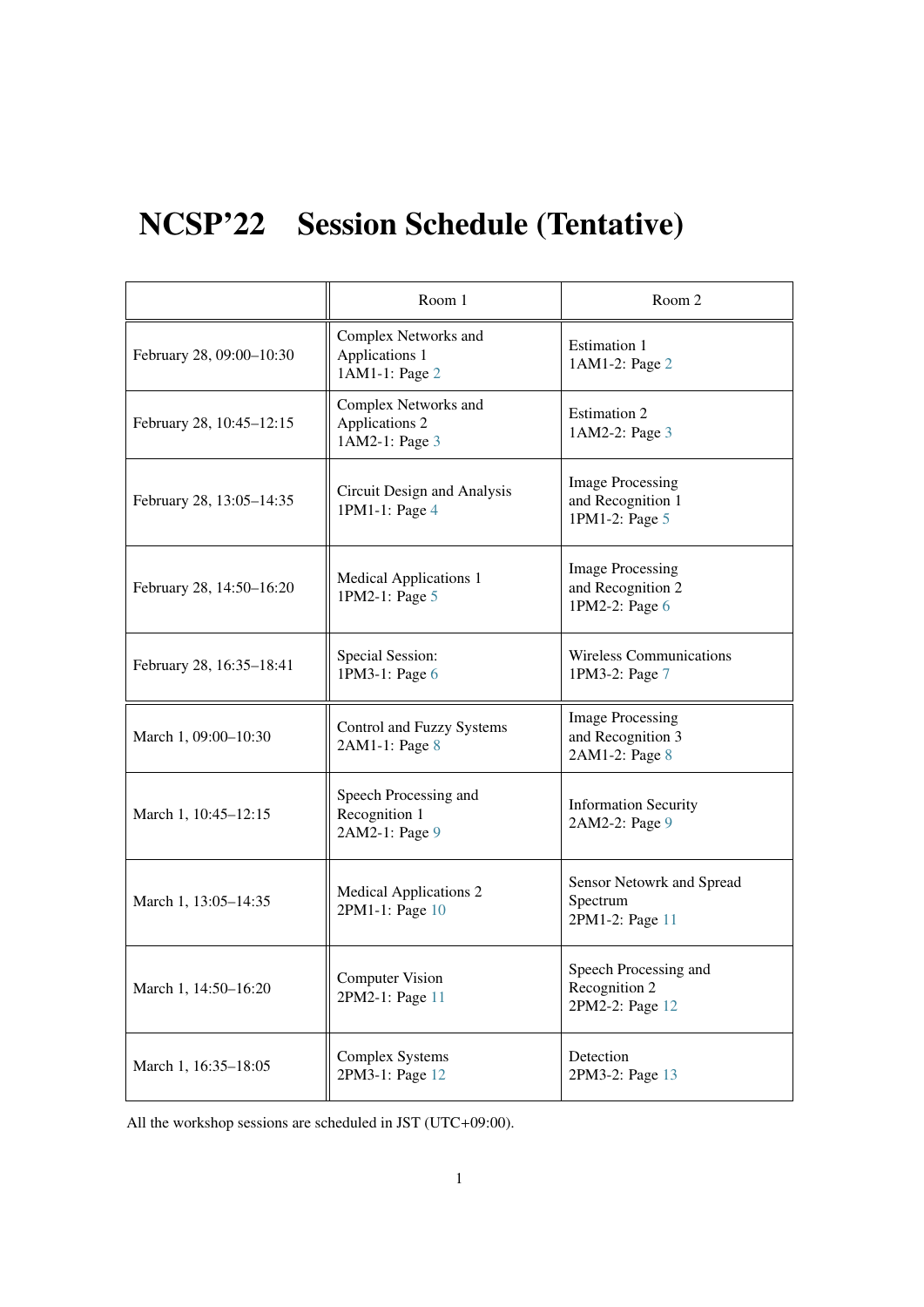# <span id="page-1-0"></span>1AM1-1: Complex Networks and Applications 1

Date: February 28, 9:00–10:30 Room: Room1 Chair:

## $\vert$  1AM1-1-1 An investigation of basic emotions by colexification network

Mitsuki Fukuya (Tokyo University of Science), Tomoko Matsumoto (Tokyo University of Science), Yutaka Shimada (Saitama University), Tohru Ikeguchi (Tokyo University of Science)

#### $|1AM1-1-2|$  A 1-Msps 500-nodes FORCE Learning Accelerator for Reservoir Computing

Kose Yoshida (Hokkaido University), Megumi Akai-Kasaya (Hokkaido University), Tetsuya Asai (Hokkaido University)

## $1AM1-1-3$  Physical reservoir computing on analog-digital hybrid circuit systems comprising discrete semiconductor devices

Yuki Abe (Hokkaido University), Kose Yoshida (Hokkaido University), Megumi Akai Kasaya (Hokkaido University), Tetsuya Asai (Hokkaido University)

#### $|1AM1-1-4|$  A Study on CNN-based Positioning Support System for Medical X-ray Imaging.

Akari Matsushima (Teikyo University), Tai-Been Chen (I-Shou University), Shih-Yen Hsu (I-Shou University), Nana Itayama (Teikyo University), Takahide Okamoto (Teikyo University), Shigeru Furui (Teikyo University)

#### $1AM1-1-5$  Prediction System of Cloud Distribution Image Using Fully Convolutional Network

Koki Akiyama (Tokushima University), Hiroshi Suzuki (Tokushima University), Takahiro Kitajima (Tokushima University), Takashi Yasuno (Tokushima University)

## <span id="page-1-1"></span>1AM1-2: Estimation 1

Date: February 28, 9:00–10:30 Room: Room2 Chair:

## $1AM1-2-1$  Optimal Error Exponents of Binary Classification for Sources with Multiple Subclasses

Hiroto Kuramata (The University of Electro-Communications), Hideki Yagi (The University of Electro-Communications)

## $\vert$  1AM1-2-2  $\vert$  A Study on Improvement of Accuracy and Reproducibility of Self-Position Estimation for a Lunar Probe Using Weight Functions

Ryota Yuminamochi (Meiji University), Hiroyuki Kamata (Meiji University)

#### $\mid$  1AM1-2-3 Development of an Object Recognition Method Based on Transformer Architecture

Shunpei Morita (Niihama College), Daisuke Tanaka (Niihama College)

## 1AM1-2-4 Integration of Multimodal Sensor Information Using VRAE and Application to Object Recognition

Kazuki Hayashi (National Institute of Technology Niihama College), Daisuke Tanaka (National Institute of Technology Niihama College)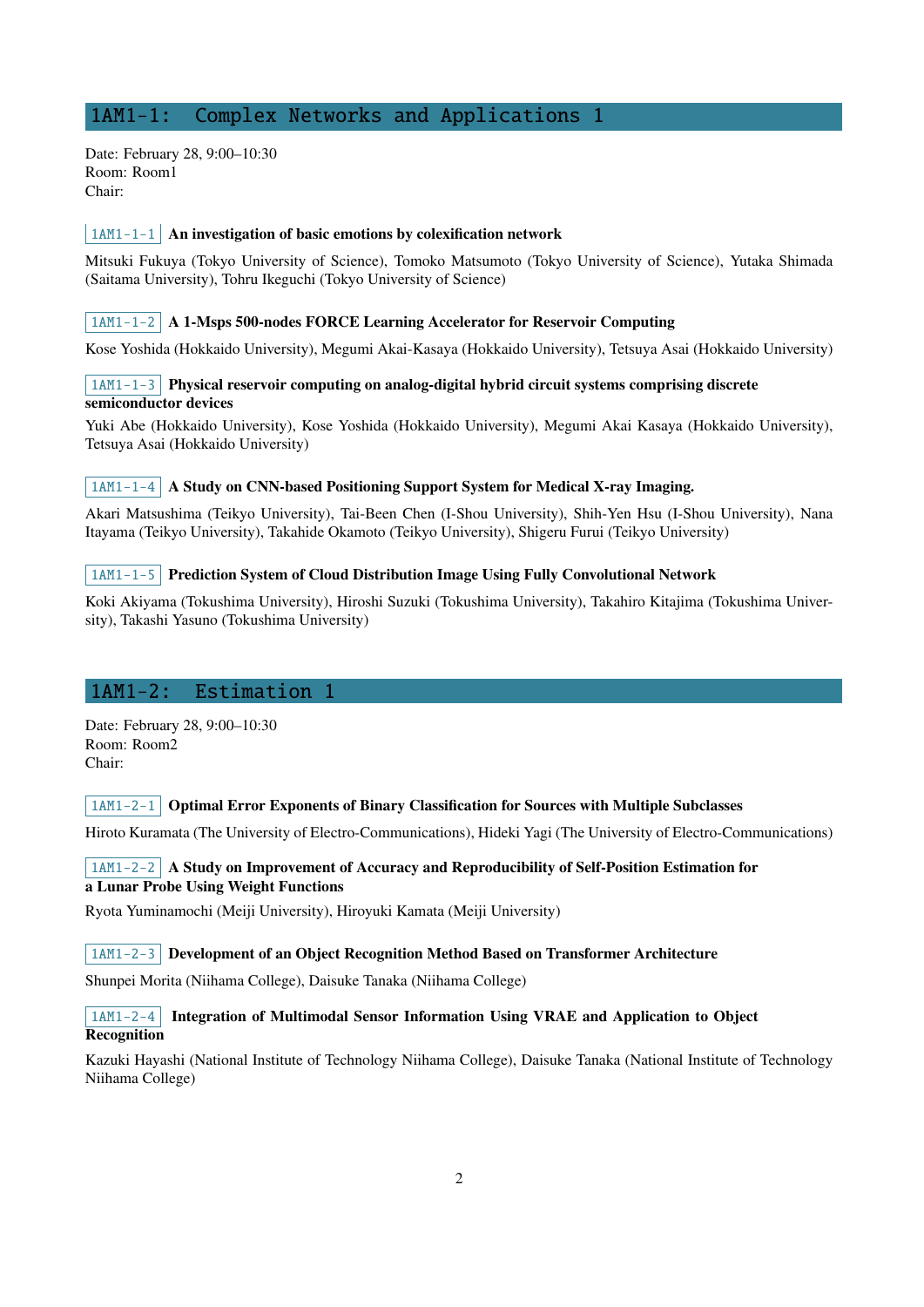# $1AM1-2-5$  Evaluation of Primal Machine Learning Approaches for Open Circuit voltage estimation of Li-ion Batteries

Hideaki Ito (Ritsumeikan University), Syohei Irikuchi (Ritsumeikan University), Yuichiro Nishimura (Ritsumeikan University), Masahiro Fukui (Ritsumeikan University)

# <span id="page-2-0"></span>1AM2-1: Complex Networks and Applications 2

Date: February 28, 10:45–12:15 Room: Room1 Chair:

# $\vert$  1AM2-1-1 Automated Classification of Body Fluid Cell images by Deep Neural Networks

Shih-Yen Hsu (I-Shou University), Takahide Okamoto (Teikyo University), Akari Matsushima (Teikyo University), Chi-Yuan Wang (I-Shou University), Yi-Ming Wang (I-Shou University), Tai-Been Chen (I-Shou University)

# 1AM2-1-2 Real-time Detection of Stenosis on X-ray Coronary Angiography Using YOLO Approach

Tzu-Ming Lee (I-Shou University), Takahide Okamoto (Teikyo University), Akari Matsushima (Teikyo University), Yung-Hui Huang (I-Shou University), Kuo-Hsuan Lin (I-Shou University), Tai-Been Chen (I-Shou University)

# 1AM2-1-3 Echo State Network with Multiple Cycle Reservoir Layer

Urara Takahashi (NIT Suzuka College), Chihiro Ikuta (NIT Suzuka College)

# $\mid$  1AM2-1-4 Analysis and application of periodic orbits in elementary cellular automata

Taiji Okano (HOSEI University), Hotaka Udagawa (HOSEI University), Takumi Suzuki (HOSEI University), Toshimichi Saito (HOSEI University)

## 1AM2-1-5 Measurement of Tomatoes Leaf Area Using a Depth Camera

Nozomi Maeda (Tokushima University), Hiroshi Suzuki (Tokushima University), Takahiro Kitajima (Tokushima University), Akinobu Kuwahara (Tokushima University), Takashi Yasuno (Tokushima University)

# <span id="page-2-1"></span>1AM2-2: Estimation 2

Date: February 28, 10:45–12:15 Room: Room2 Chair:

## $\vert$  1AM2-2-1 Human Gait Analysis Using Smartphone for Prevention of Long-Term Care

Tomoki Kazari (Tokushima University), Hiroshi Suzuki (Tokushima University), Takahiro Kitajima (Tokushima University), Akinobu Kuwahara (Tokushima University), Takashi Yasuno (Tokushima University), Masahide Hojo (Tokushima University)

## 1AM2-2-2 Long Short-Term Memory-Networks for Accurate Open Circuit voltage estimation of Liion Batteries

Shohei Irikuchi (Ritsumeikan University), Hideaki Ito (Ritsumeikan University), Yuichiro Nisimura (Ritsumeikan University), Masahiro Fukui (Ritsumeikan University)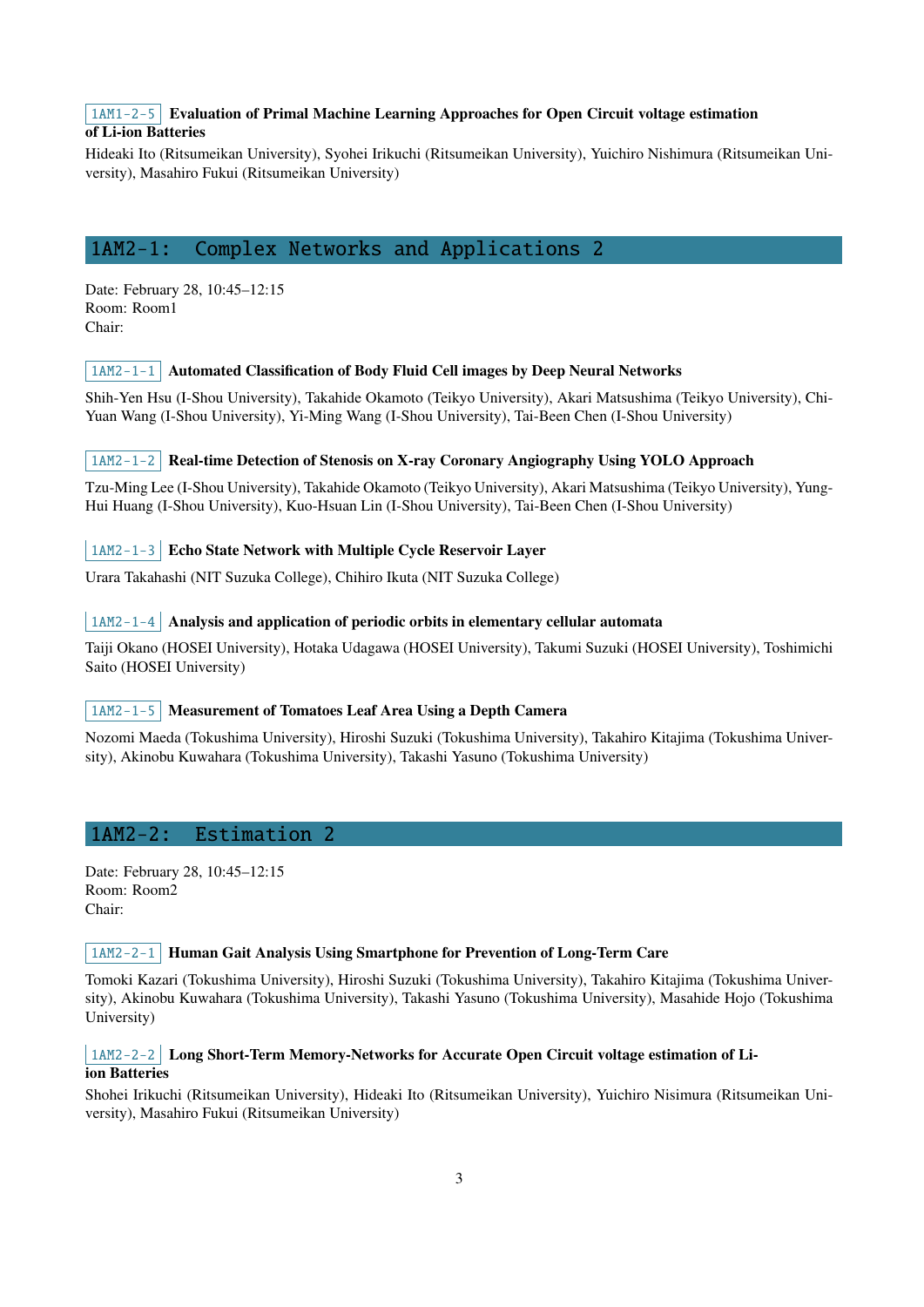# 1AM2-2-3 Mode Recognition of Nursing Care Motions Based on Machine Learning

Tomoya Kawauchi (Tokushima University), Hiroshi Suzuki (Tokushima University), Takahiro Kitajima (Tokushima University), Akinobu Kuwahara (Tokushima University), Takashi Yasuno (Tokushima University)

# $\lceil$  1AM2-2-4 Speeding Up Time Delay Estimation of the Dynamical System Considering the Geometry of the Attractor

Riki Watabe (Graduates School of Science and Technology Meiji University), Atsuhi Aikyo (Graduates School of Science and Technology Meiji University), Hiroyuki Kamata (School of Science and Technology Meiji University)

#### $1AM2-2-5$  Simple Optical Fingerprint Method for Indoor Visible-Light Communications

Daisuke Ogawa (Ibaraki University), Kouki Taruishi (Ibaraki University), Yusuke Kozawa (Ibaraki University), Hiromasa Habuchi (Ibaraki University)

# <span id="page-3-0"></span>1PM1-1: Circuit Design and Analysis

Date: February 28, 13:05–14:35 Room: Room1 Chair:

#### 1PM1-1-1 Development Of Real Time Soil Collection And Penetration System For Measuring The Soil Mechanical Properties

Muhamad Afiq Shahmi Bin Shamsul Izran (UTeM), Anuar bin Mohamed Kassim (UTeM), Mohd Rusdy bin Yaacob (UTeM), Muhammad Mustaqiim bin Roslan (UTeM), Mohd Shukry bin Hassan Basri (UTeM), Takashi Yasuno (Tokushima University), Awangku Khairul Ridzwan Awangku jaya (Auro Technologies PLT), Wan Mohd Bukhari Wan Daud (UTeM)

#### $\vert$  1PM1-1-2 Implementation and Evaluations of Midori-OTR in Automotive Systems

Daichi Hirose (Meijo University), Shu Takemoto (Meijo University), Yusuke Nozaki (Meijo University), Masaya Yoshikawa (Meijo University)

#### 1PM1-1-3 Design of Class- $\phi$ <sup>∧</sup>2 Wireless Power Transfer System

Kisara Nakajima (Chiba institute of technology), Yusuke Hagiwara (Chiba institute of technology), Weisen Luo (Chiba institute of technology), Xiuqin Wei (Chiba institute of technology)

## $1$ PM1-1-4 Design of Class-EF<sub>2</sub> Oscillator with Nonlinearities of MOSFET Drain-to-Source and Gateto-Drain Parasitic Capacitances

Azuma Uchida (Chiba institute of technology), Kisara Nakajima (Chiba institute of technology), Weisen Luo (Chiba institute of technology), Xiuqin Wei (Chiba institute of technology)

## 1PM1-1-5 Design of a 27.12 MHz Class-E Inverter Using an eGaN FET

Kai Machizawa (Chiba Institute of Technology), Kazuki Tanaka (Chiba Institute of Technology), Kisara Nakajima (Chiba Institute of Technology), Luo Weisen (Chiba Institute of Technology), Xiuqin Wei (Chiba Institute of Technology)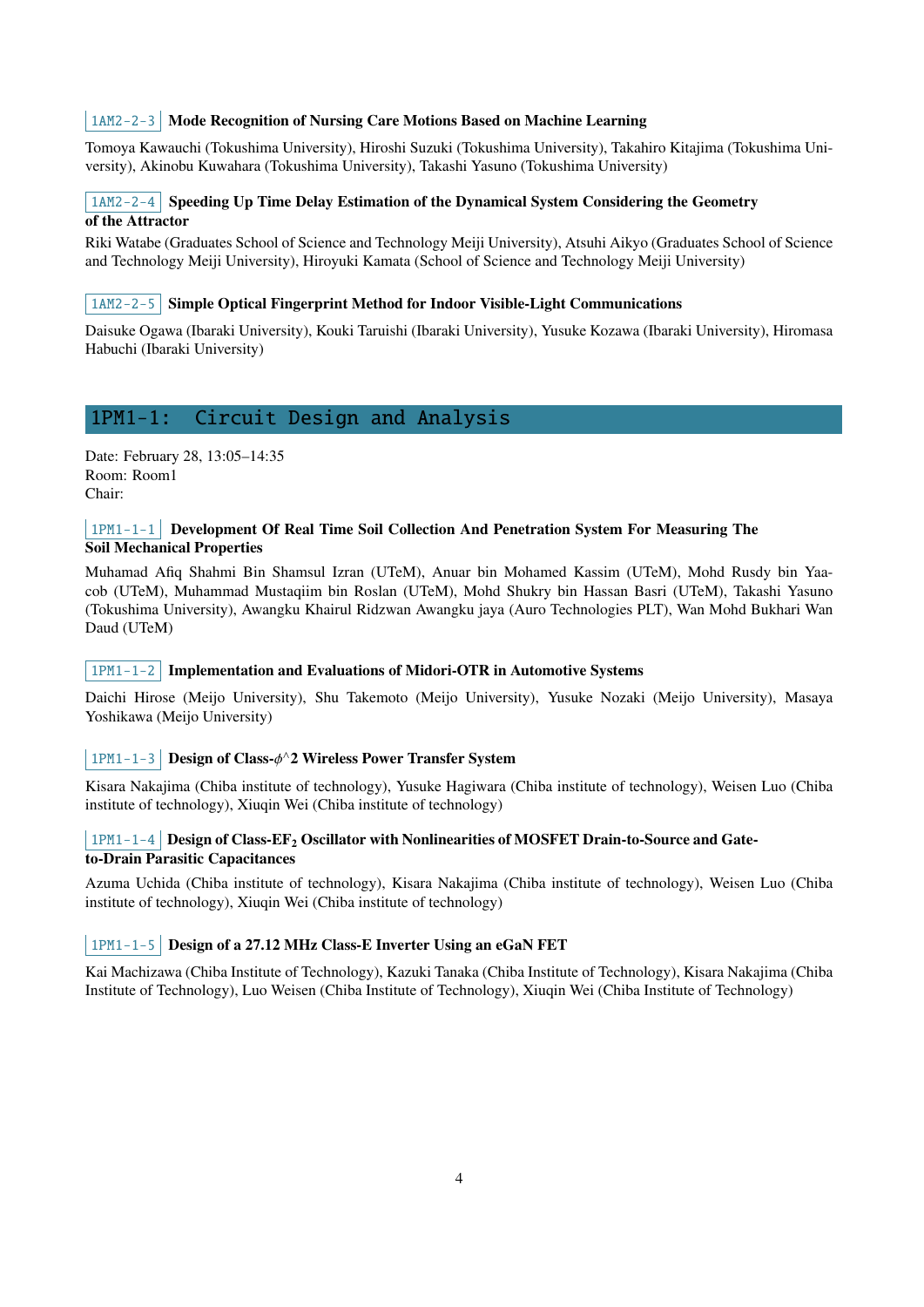# <span id="page-4-0"></span>1PM1-2: Image Processing and Recognition 1

Date: February 28, 13:05–14:35 Room: Room2 Chair:

#### $1$ PM1-2-1 Behavior Recognition of Office Workers by YOLO for Surveillance Camera Images

Atushi Ogino (Konan University), Masahiro Tanaka (Konan University)

## $1PM1-2-2$  A Study on Homography Estimation by Unsupervised Deep Learning for Images with Luminance Disturbances

Mikichika Yokono (Meiji University), Hiroyuki Kamata (Meiji University)

## $1PM1-2-3$  A Study on Self-Positioning by Optimizing the Transformation Matrix Using Gauss-Newton Method

Mitsuki Itoh (Meiji University), Hiroyuki Kamata (Meiji University)

## $1PM1-2-4$  Multi-modal speech recognition using data augmentation by generating mouth images from audio

Ryuichi Hirose (Gifu University), Satoshi Tamura (Gifu University), Yuuto Gotoh (Ricoh Company), Masaki Nose (Ricoh Company)

#### $\vert$  1PM1-2-5 Deep-learning-based audio-visual speech recognition with facial features

Keisuke Nakamura (Gifu University), Satoshi Tamura (Gifu University)

# <span id="page-4-1"></span>1PM2-1: Medical Applications 1

Date: February 28, 14:50–16:20 Room: Room1 Chair:

#### $1PM2-1-1$  A Study on the Usefulness of Dental Bone Guidance by Numerical Analysis

Kakeru Nishimoto (Nagaoka University of Technology), Yasunori Sugita (Nagaoka University of Technology)

## 1PM2-1-2 Analyzing Performance of Classification with Transfer Learning of CNN for Pneumonia Chest X-ray Images

Hao-Shan Wang (I-Shou University), Takahide Okamoto (Teikyo University), Akari Matsushima (Teikyo University), Wen-Chuan Hsieh (I-Shou University), Jing-Zhe Wang (I-Shou University), Tai-Been Chen (I-Shou University)

## $1PM2-1-3$  Segmentation of Brain Tumors on Fused MRI T1 and T2 Images Using Fully Convolutional Networks

Yu-Ting Hua (I-Shou University), Takahide Okamoto (Teikyo University), Akari Matsushima (Teikyo University), Wen-Chuan Hsieh (I-Shou University), Chi-Yuan Wang (I-Shou University), Tai-Been Chen (I-Shou University)

## $1PM2-1-4$  Segmentation of Liver and Right Kidney on Ultrasound Images by Fully Convolutional **Networks**

Tsung-Hsuan Wu (I-Shou University), Chi-Yuan Wang (I-Shou University), Shih-Yen Hsu (I-Shou University), Yung-Hui Huang (I-Shou University)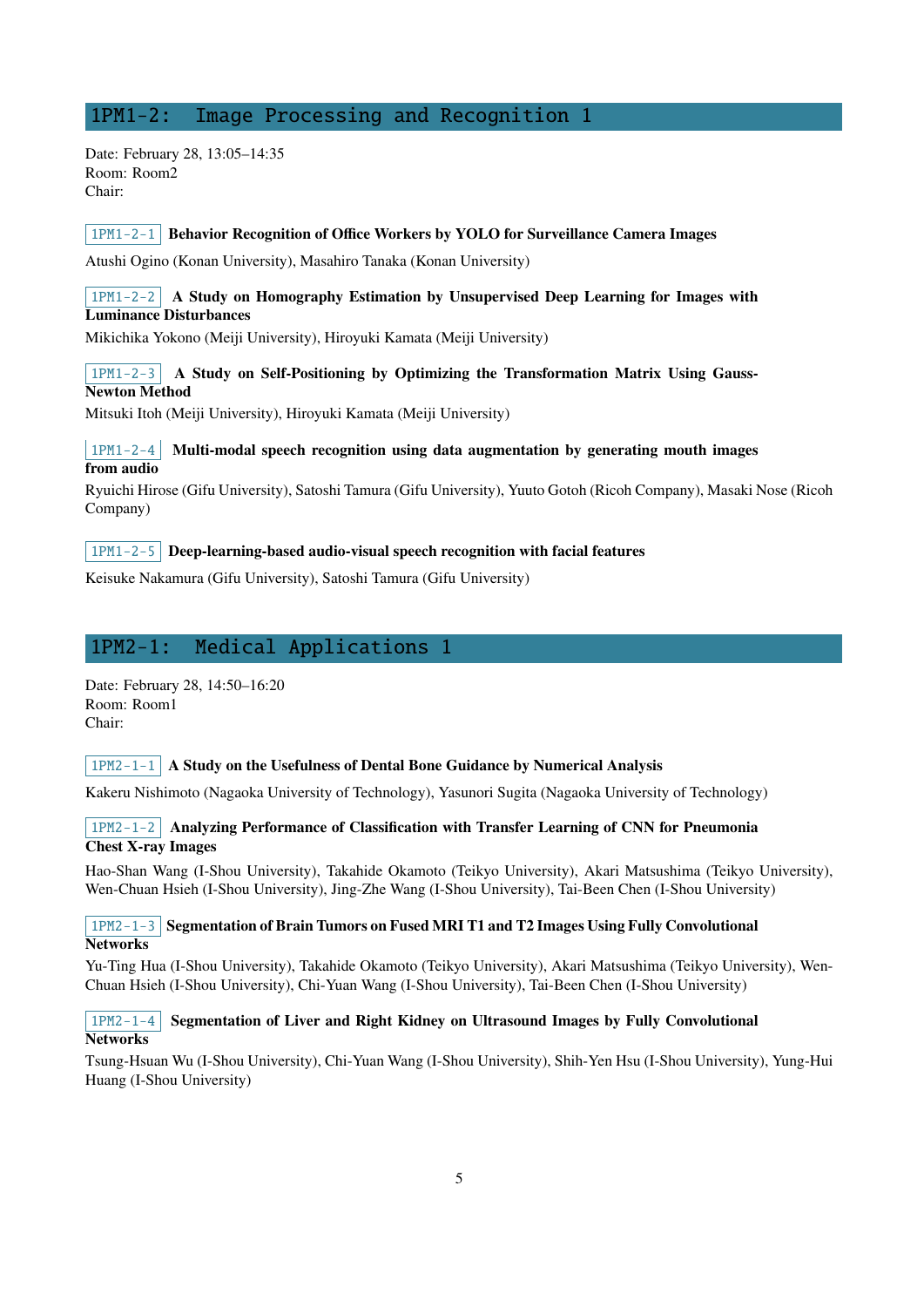#### 1PM2-1-5 Motion Analysis of Knee Rehabilitation Exercise Using Musculoskeletal Model

Ryota Mori (Tokushima University), Hiroshi Suzuki (Tokushima University), Takahiro Kitajima (Tokushima University), Akinobu Kuwahara (Tokushima University), Takashi Yasuno (Tokushima University)

# <span id="page-5-0"></span>1PM2-2: Image Processing and Recognition 2

Date: February 28, 14:50–16:20 Room: Room2 Chair:

 $1$ PM2-2-1 Improving the Accuracy of Self-Positioning by RANSAC Using Reinforcement Learning

Taka Yamanaka (Meiji University), Hiroyuki Kamata (Meiji University)

# 1PM2-2-2 Study on robust estimation method in high-precision matching between photographed images with disturbance and map images

Tatsuya Kanda (Meiji University), Yuta Ozeki (Meiji University), Hiroyuki Kamata (Meiji University)

## 1PM2-2-3 Bit-Depth Enhancement via Predictive Filter Flow

Daiki Arai (Tamagawa University), Taishi Iriyama (Tamagawa University), Masatoshi Sato (Tamagawa University), Hisashi Aomori (Chukyo University), Tsuyoshi Otake (Tamagawa University)

#### $1PM2-2-4$  Implementation of Automatic Number Plate Recognition for Car Parking System

Fara Ashikin Ali (Universiti Teknikal Malaysia Melaka), Ahmad Fairuz Muhammad Amin (Universiti Teknikal Malaysia Melaka), Afif Ikmal Mohamad (Universiti Teknikal Malaysia Melaka)

#### 1PM2-2-5 Facial Recognition Based Class Attendance for Institutions in Malaysia

Fara Ashikin Ali (Universiti Teknikal Malaysia Melaka), Ahmad Fairuz Muhammad Amin (Universiti Teknikal Malaysia Melaka), Muhammad Syahrizzat Adnan (Universiti Teknikal Malaysia Melaka)

# <span id="page-5-1"></span>1PM3-1: Special Session:

Date: February 28, 16:35–18:41 Room: Room1 Chair:

 $1PM3-1-1$  A fundamental investigation of GPSA for tracking multiple optima in dynamic environment

Yoshikazu Yamanaka (Utsunomiya University), Shoki Hirose (Utsunomiya University), Han Xinyu (Utsunomiya University), Katsutoshi Yoshida (Utsunomiya University)

## $1PM3-1-2$  A Study of Controlling Multiple Drones Based on the Artificial Bee Colony Algorithm

Hiroto Kurosawa (Nippon Institute of Technology), Takuya Shindo (Nippon Institute of Technology)

# $\lfloor 1PM3-1-3 \rfloor$  Proposal for Periodic Particle Swarm Optimization with Trigonometric Function

Kosuke Mori (NIT Suzuka College), Chihiro Ikuta (NIT Suzuka College)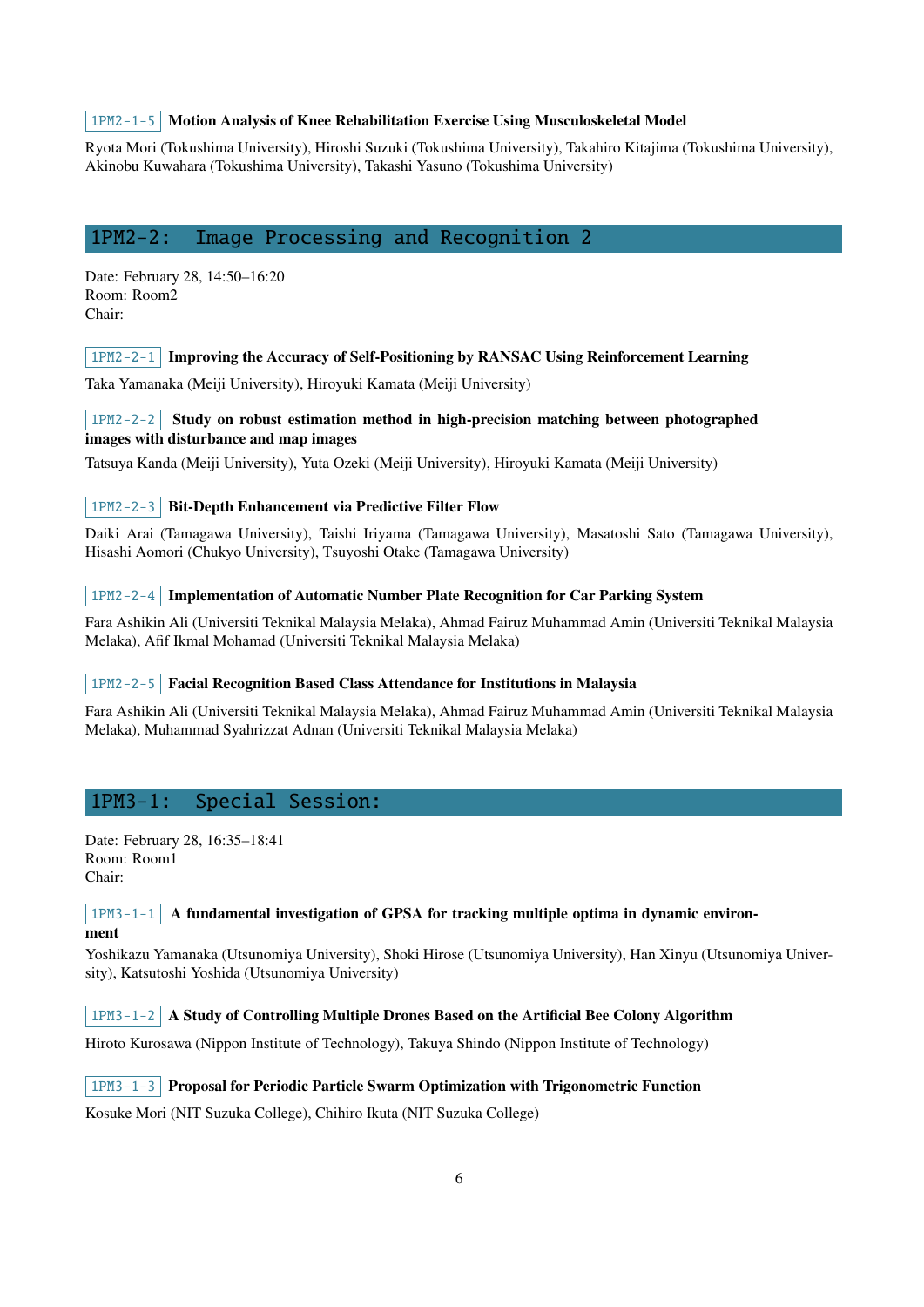## $1PM3-1-4$  Toward multi-objective optimization of recurrent neural networks

Kazuma Morishita (Hosei University), Kento Saka (HOSEI University), Toshimichi Saito (Hosei University)

#### 1PM3-1-5 Training Multilayer Neural Networks with PSO

Riku Takato (Tokyo City University), Kenya Jin'no (Tokyo City University)

# 1PM3-1-6 Emergence of the Boid Swarm

Yusuke Nakazato (Tokyo City University), Kenya Jin'no (Tokyo City University)

## 1PM3-1-7 Basic Search Performance of Optimizer based on Spiking Oscillator Networks

Tomoyuki Sasaki (Shonan Institute of Technology), Hidehiro Nakano (Tokyo City University)

# <span id="page-6-0"></span>1PM3-2: Wireless Communications

Date: February 28, 16:35–18:23 Room: Room2 Chair:

## $1$ PM3-2-1 Layered Division Multiplexing of Next Generation Advanced Broadcasting in the Time Domain under ISDB-T

Takehiro Toratani (Tokyo University)

## 1PM3-2-2 Enhancement of VN-CodeSK with VSS System on RGB Illumination-Light Parallel Communication

Ryohei Hazu (Ibaraki University), Keisuke Manaka (Ibaraki University), Hiromasa Habuchi (Ibaraki University), Yusuke Kozawa (Ibaraki University)

# 1PM3-2-3 72kbps Terrestrial Acoustic Communications Employing Transmit Precoding and Channel **Interpolation**

Katsuyoshi Yamamoto (Ritsumeikan University), Hiroshi Kubo (Ritsumeikan University)

## 1PM3-2-4 Differential OFDM Employing Multiple Differential Detection with Channel Prediction and Out-of-Band Emission Suppression

Kota Iwamoto (Ritsumeikan University), Hiroshi Kubo (Ritsumeikan University)

## 1PM3-2-5 A Study on Improving Performance Scheme and Adaptive Modulation of DS-CDMA IVC in Urban Environment

Shinnosuke Iino (Tokyo University of Science), Makoto Itami (Tokyo University of Science)

#### 1PM3-2-6 Comparison of Sequential Decoding and Direct Decoding of LDM in Next Generation Digital Terrestrial Television Broadcasting

Yoko Tanaka (Tokyo University of Sceince), Akira Nakamura (Kanagawa University), Makoto Itami (Tokyo University of Sceince)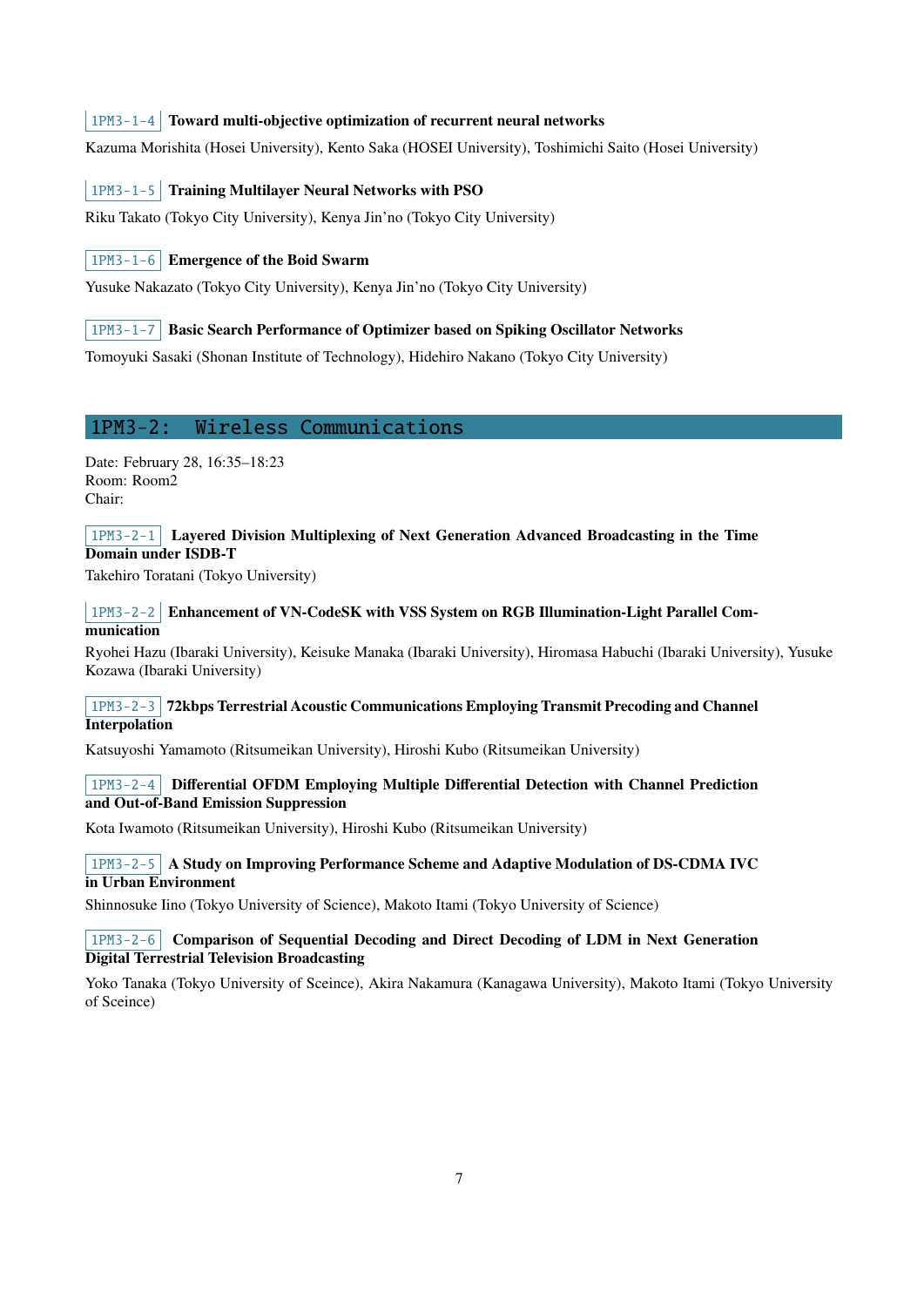# <span id="page-7-0"></span>2AM1-1: Control and Fuzzy Systems

Date: March 1, 9:00–10:30 Room: Room1 Chair:

#### $\mid$  2AM1-1-1 Evaluation of Multiple Ultrasonic Sensors Based on Estimated Lyapunov Exponents

Mio Kobayashi (NIT Anan College), Satoshi Himura (NIT Anan College), Takaya Ozaki (NIT Anan College)

#### 2AM1-1-2 Evaluation of Real-time Electrochemical Impedance Estimation and Deterioration Analysis System for Li-ion Batteries

Yuichiro Nishimura (Ritsumeikan University), Hideaki Ito (Ritsumeikan University), Shohei Irikuchi (Ritsumeikan University), Masahiro Fukui (Ritsumeikan University)

#### $2AM1-1-3$  An area reproduction method using semicircular speaker array and masking sound

Genki Harashima (Nagaoka University of Technology), Yasunori Sugita (Nagaoka University of Technology)

# 2AM1-1-4 Accuracy Verification of Self-Positioning and Environmental Map Construction on Uneven Terrain for Weeding Robot

Kyosuke Hamaguchi (Tokushima University), Hiroshi Suzuki (Tokushima University), Takahiro Kitajima (Tokushima University), Akinobu Kuwahara (Tokushima University), Takashi Yasuno (Tokushima University)

#### $2AM1-1-5$  A Study on Human Detection Method using LiDAR Sensor for a Mobile Robot

Yuki Matsuo (Konan University), Masahiro Wada (Konan University)

# <span id="page-7-1"></span>2AM1-2: Image Processing and Recognition 3

Date: March 1, 9:00–10:30 Room: Room2 Chair:

#### $2AM1-2-1$  Parallel and cascaded connections of multi-scale convolutional neural networks for reconstruction-based anomaly detection

Sochiro Terasaki (Kobe University), Nobutaka Kuroki (Kobe University), Masahiro Numa (Kobe University)

2AM1-2-2 Steganography based Trojan Horse Malware

Ryo Kumagai (Meijo University), Shu Takemoto (Meijo University), Yusuke Nozaki (Meijo University), Masaya Yoshikawa (Meijo University)

#### 2AM1-2-3 Improvement of the Sweet Potato Selection Accuracy Using K-Means Clustering

Taichi Asaka (Shikoku University)

#### $\begin{array}{c|c} 2AM1-2-4 & A \end{array}$  Proposal of Non-destructive Measurement Method for Plant Growth Prediction

Muhammad Anas bin Norizan (Ritsumeikan University), Taiga Abe (Ritsumeikan University), Tatsuki Yamagishi (Ritsumeikan University), Shugo Saito (Ritsumeikan University), Takeshi Kumaki (Ritsumeikan University)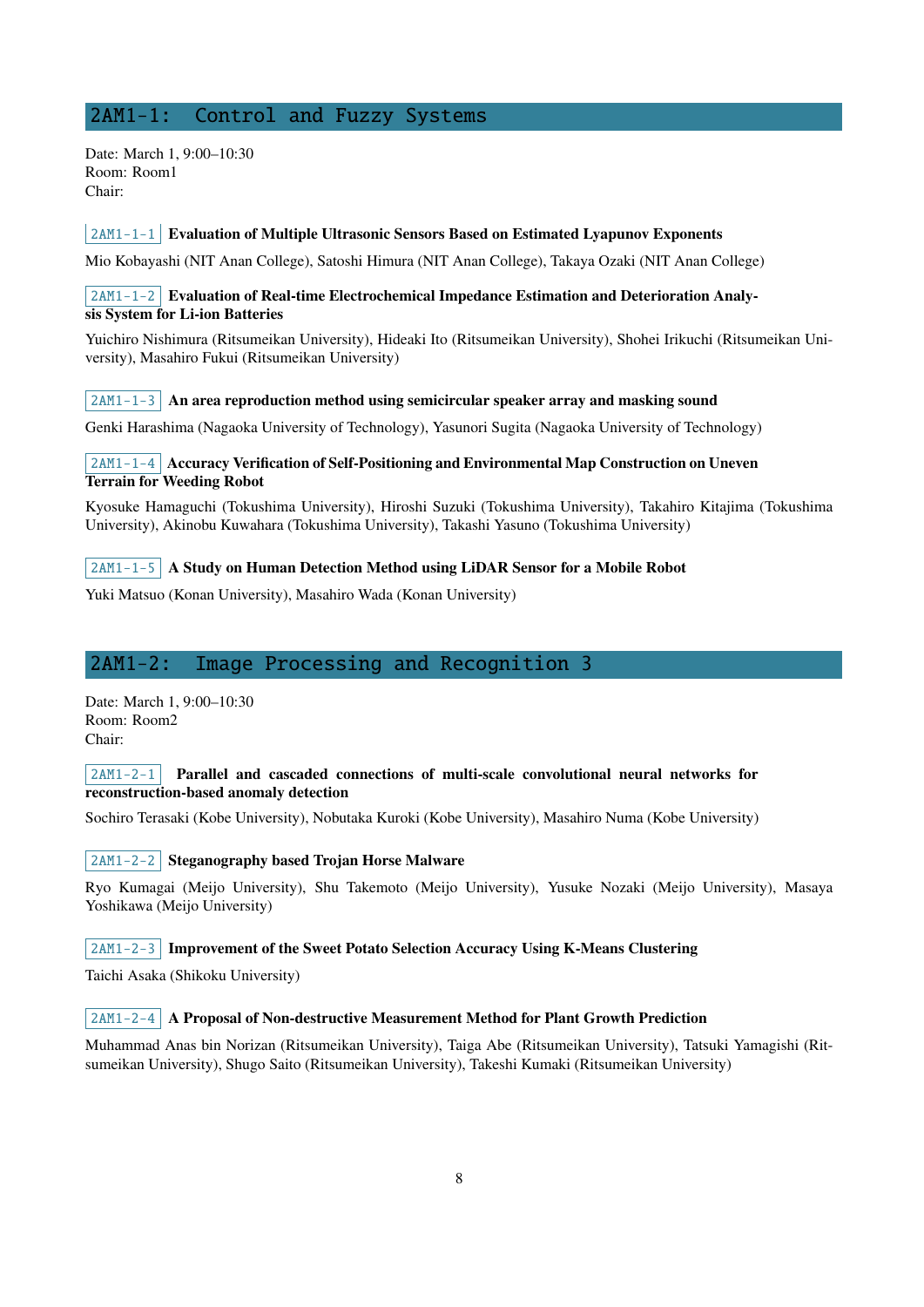# $2AM1-2-5$  Multi-angle Data Augmentation using Deep Canonical Correlation Analysis

Shinnosuke Isobe (Gifu University), Satoshi Tamura (Gifu University), Yuuto Gotoh (Ricoh), Masaki Nose (Ricoh)

# <span id="page-8-0"></span>2AM2-1: Speech Processing and Recognition 1

Date: March 1, 10:45–12:15 Room: Room1 Chair:

#### 2AM2-1-1 Source Selection Using Multiple Directions of Arrival Estimation Based on Blind Source **Separation**

Koudai Mogi (Tokyo Metropolitan University), Taishi Nakashima (Tokyo Metropolitan University), Kouei Yamaoka (Tokyo Metropolitan University), Yukoh Wakabayashi (Tokyo Metropolitan University), Nobutaka Ono (Tokyo Metropolitan University)

#### 2AM2-1-2 Optimized Ideal Ratio Mask Using Thresholds for Single-Channel Speech Separation Based on Wavelet Transform and Deep Neural Network

Peng Chen (Ritsumeikan University), Haonan Wang (Ritsumeikan University), Kenta Iwai (Ritsumeikan University), Takanobu Nishiura (Ritsumeikan University)

## $2AM2-1-3$  Study on Expressiveness of Speech Synthesis Using Multi-resolution Modulation-filtered Cochleagram

Kaili Zhang (Japan Advanced Institute of Science and Technology), Masashi Unoki (Japan Advanced Institute of Science and Technology)

#### $2AM2-1-4$  Real-time Japanese Speech In-painting using Phoneme recognition

Ayumu Moriya (Nagaoka University of Technology), Yasunori Sugita (Nagaoka University of Technology)

# 2AM2-1-5 A Generative Model for Vocal Tract Inversion Using Lower Formant Bandwidths and Empirical Mode Constraint

Akito Nakamura (Tokai University), Tomohiro Takahashi (Tokai University)

# 2AM2-2: Information Security

Date: March 1, 10:45–12:15 Room: Room2 Chair:

#### $2AM2-2-1$  Study on robustness evaluation of Chaotic stream cipher against transmission errors

Ren Namba (Meiji University), Hiroyuki Kamata (Meiji University)

#### $\vert$  2AM2-2-2 High-Level Synthesis against Authenticated Lightweight Cryptography Finalists

Shu Takemoto (Meijo University), Yoshiya Ikezaki (Meijo University), Yusuke Nozaki (Meijo University), Masaya Yoshikawa (Meijo University)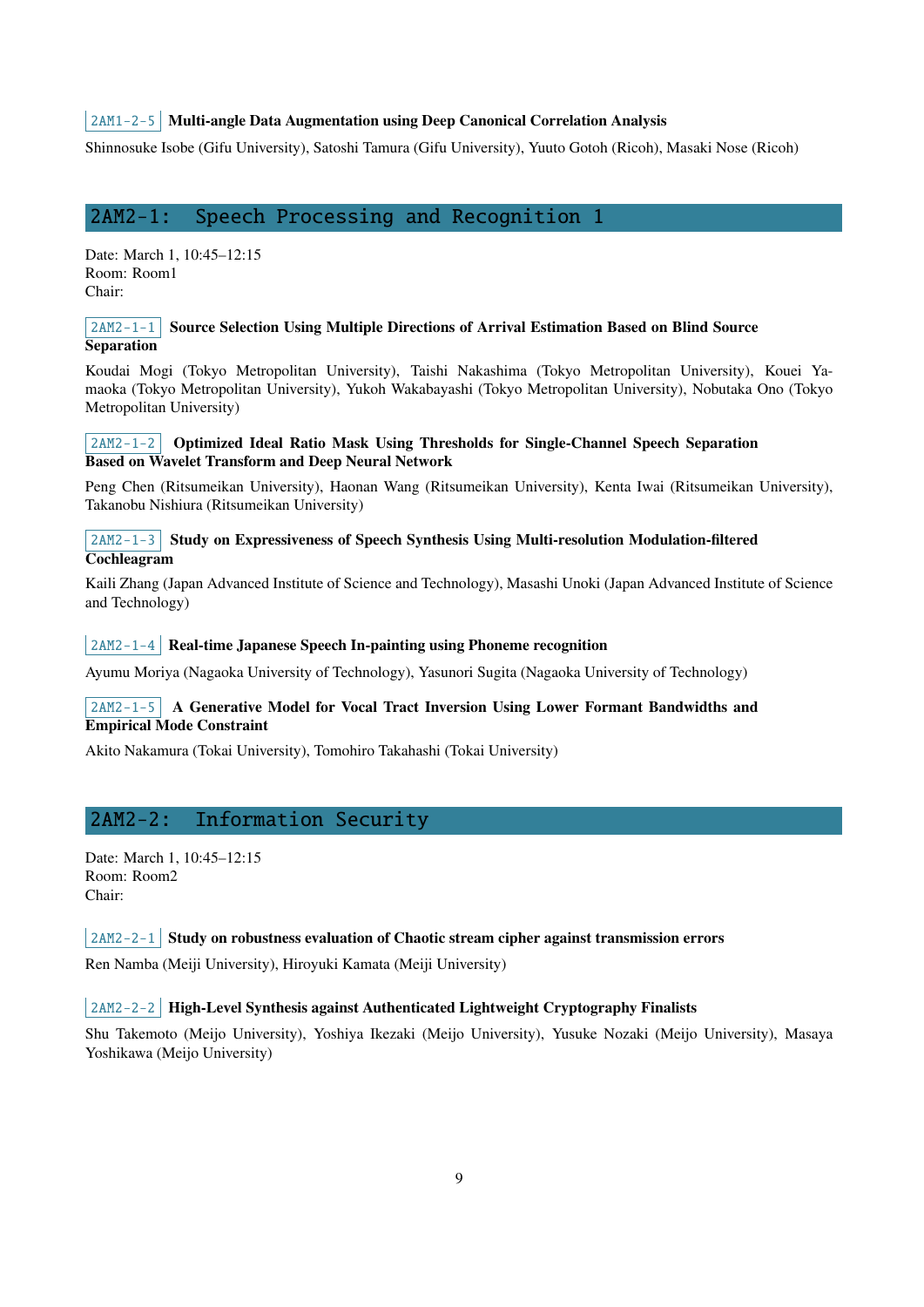#### 2AM2-2-3 Round Number driven Evaluation for Low-Latency Cryptography MANTIS on FPGA

Kosuke Hamaguchi (Meijo University), Shu Takemoto (Meijo University), Yusuke Nozaki (Meijo University), Masaya Yoshikawa (Meijo University)

#### $2AM2-2-4$  WDDL based Countermeasure of Midori and its Implementation Evaluation

Shunsuke Miwa (Meijo University), Shu Takemoto (Meijo University), Yusuke Nozaki (Meijo University), Masaya Yoshikawa (Meijo University)

#### $2AM2-2-5$  Waveform Data Augmentation using Conditional VAE for Deep Learning Side-Channel Attacks against AES circuit

Yuta Fukuda (Ritsumeikan University), Kota Yoshida (Ritsumeikan University), Kunihiro Kuroda (Ritsumeikan University), Takeshi Fujino (Ritsumeikan University)

# <span id="page-9-0"></span>2PM1-1: Medical Applications 2

Date: March 1, 13:05–14:35 Room: Room1 Chair:

#### $2PM1-1-1$  Classification of Multiple Classes for Chest X Ray Images Using Pre Trained CNN with Machine Learning Methods

Hsin Yi Tseng (I-Shou University), Takahide Okamoto (Teikyo University), Akari Matsushima (Teikyo University), Yung Hui Huang (I-Shou University), Chi Yuan Wang (I-Shou University), Tai Been Chen (I-Shou University)

## $|2PM1-1-2|$  Segmentation of LV on MDCT by Using Fully Convolutional Network

Yi Qin Zhu (I-Shou University), Takahide Okamoto (Teikyo University), Akari Matsushima (Teikyo University), Yung Hui Huang (I-Shou University), Chi Yuan Wang (I-Shou University), Tai Been Chen (I-Shou University)

#### 2PM1-1-3 Detection of Breast Cancer with Contrast Mammography Using YOLO

Pei-Ying Lin (I-Shou University), Takahide Okamoto (Teikyo University), Akari Matsushima (Teikyo University), Chen-Pin Chou (Veterans General Hospital Kaohsiung), Yung-Hui Huang (I-Shou University), Tai-Been Chen (I-Shou University)

#### $2PM1-1-4$  COVID-19 Transmission Simulation with Intervention of Distancing by Using Multi-Agent Simulation

Masaki Saito (Tokushima University), Yoko Uwate (Tokushima University), Yoshifumi Nishio (Tokushima University)

#### $2PM1-1-5$  Sensor Fusion-based Emotion Classification In Virtual Reality Using Machine Learning

Yi Liu (Tokyo Metropolitan University), Eri Sato-Shimokawara (Tokyo Metropolitan University), Toru Yamaguchi (Tokyo Metropolitan University)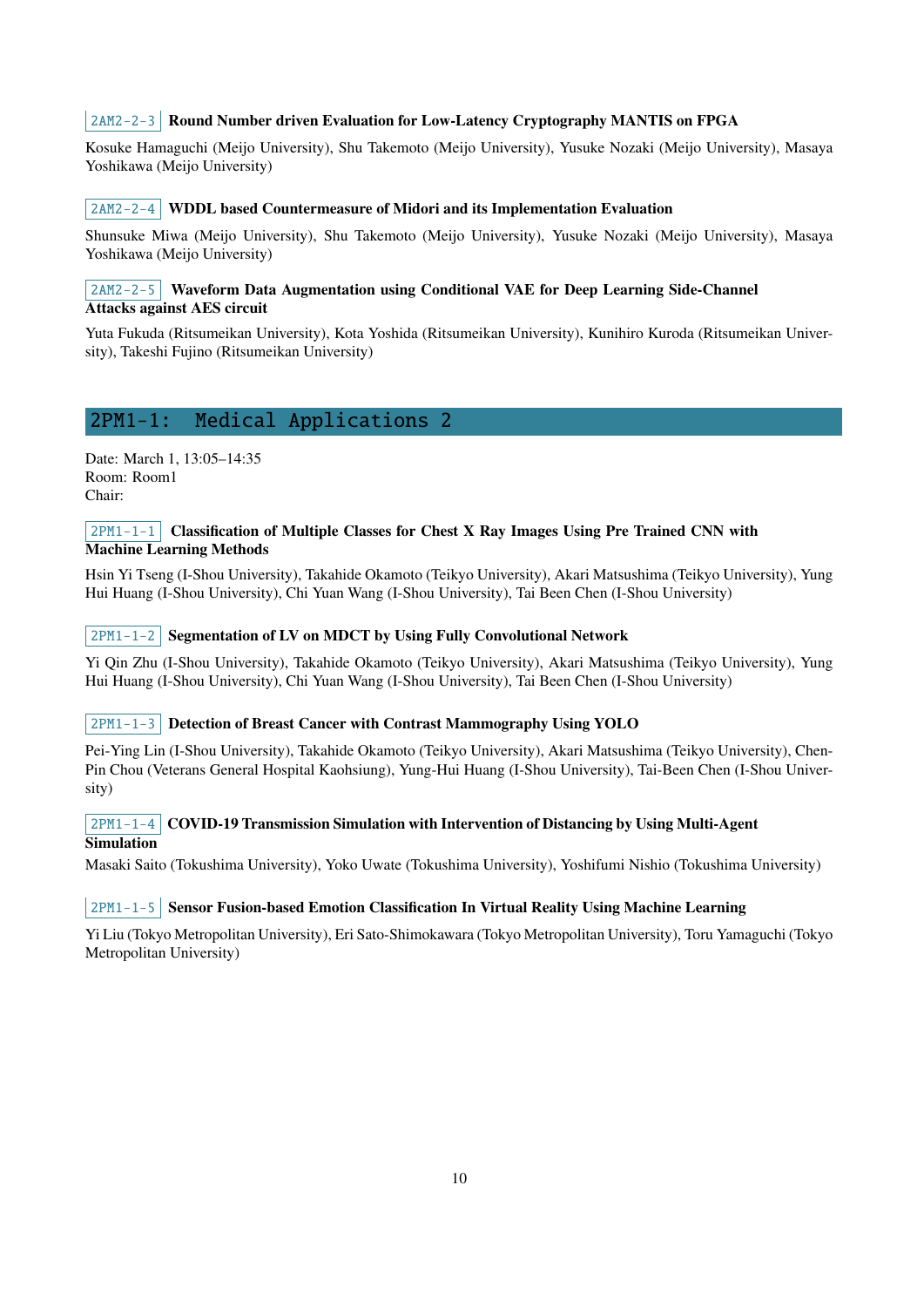# <span id="page-10-0"></span>2PM1-2: Sensor netowrk and Spread Spectrum

Date: March 1, 13:05–14:35 Room: Room2 Chair:

#### $2PM1-2-1$  Building an IoT system using AWS -the digitization of gateball as an example-

Yasuhiro Sudo (Kanagawa Institute of Technology), Yuya Kubota (Kanagawa Institute of Technology), Ryo Takahashi (Kanagawa Institute of Technology), Syunsuke Shimokawa (Kanagawa Institute of Technology), Noriyuki Kawarazaki (Kanagawa Institute of Technology), Hiroshi Tanaka (Kanagawa Institute of Technology)

#### $2PM1-2-2$  Spread Spectrum Based Image Watermarking with Morphological Component Analysis

Yuki Yamada (Ehime University), Atsuya Tokunaga (Ehime University), Hiroki Okazaki (Ehime University), Toshiyuki Uto (Ehime University)

#### 2PM1-2-3 Impact of Packet Synchronization Timing Gaps on MC-CDMA based 3-modes On-demand WSN with Packet Combining Scheme

Masanori Suetake (Ibaraki University), Gen Li (Ibaraki University), Hiromasa Habuchi (Ibaraki University), Yusuke Kozawa (Ibaraki University)

## 2PM1-2-4 Design and Development of Intelligent Fertiliser Optimizer System for Small-scale Smart Fertigation Farm

Nur-Al Aswad bin Zulkefli (UTeM), Anuar bin Mohamed Kassim (UTeM), Mohd Rusdy bin Yaacob (UTeM), Muhammad As Shakirin bin Abd Aziz (UTeM), Muhammad Mustaqiim bin Roslan (UTeM), Nur Syahmi binti Adzlan (UTeM), Takashi Yasuno (Tokushima University), Wan Mohd Bukhari Wan Daud (UTeM), Awangku Khairul Ridzwan Awangku Jaya (Auro Technologies PLT)

# $2PM1-2-5$  Design and development of in-situ soil and crop monitoring system for wide range plantation application

Muhammad As Shakirin bin Abd Aziz (UTeM), Anuar bin Mohamed Kassim (UTeM), Mohd Rusdy bin Yaacob (UTeM), Nur-Al Aswad bin Zulkefli (UTeM), Wan Mohd Bukhari Wan Daud (UTeM), Muhammad Mustaqiim bin Roslan (UTeM), Takashi Yasuno (Tokushima University), Awangku Khairul Ridzwan Awangku Jaya (Auro Technologies PLT)

# <span id="page-10-1"></span>2PM2-1: Computer Vision

Date: March 1, 14:50–16:20 Room: Room1 Chair:

#### 2PM2-1-1 Image Recognition of HDR Images Taken with Dual-Gain CIS

Takuya Kitamura (Ritsumeikan University), Kota Yoshida (Ritsumeikan University), Tetsushi Ikeda (Ritsumeikan University), Shinichi Ikenaga (Brillnics Japan Inc), Isao Takayanagi (Brillnics Japan Inc), Shunsuke Okura (Ritsumeikan University)

#### 2PM2-1-2 Design and Development of Vision-Based Pest Identification for Crop Condition Monitoring

Muhammad Mustaqiim bin Roslan (UTeM), Anuar bin Mohamed Kassim (UTeM), Mohd Rusdy bin Yaacob (UTeM), Muhammad As Shakirin bin Abd Aziz (UTeM), Wan Mohd Bukhari Wan Daud (UTeM), Nur-Al Aswad bin Zulkefli (UTeM), Takashi Yasuno (Tokushima University), Awangku Khairul Ridzwan Awangku Jaya (Auro Technologies PLT)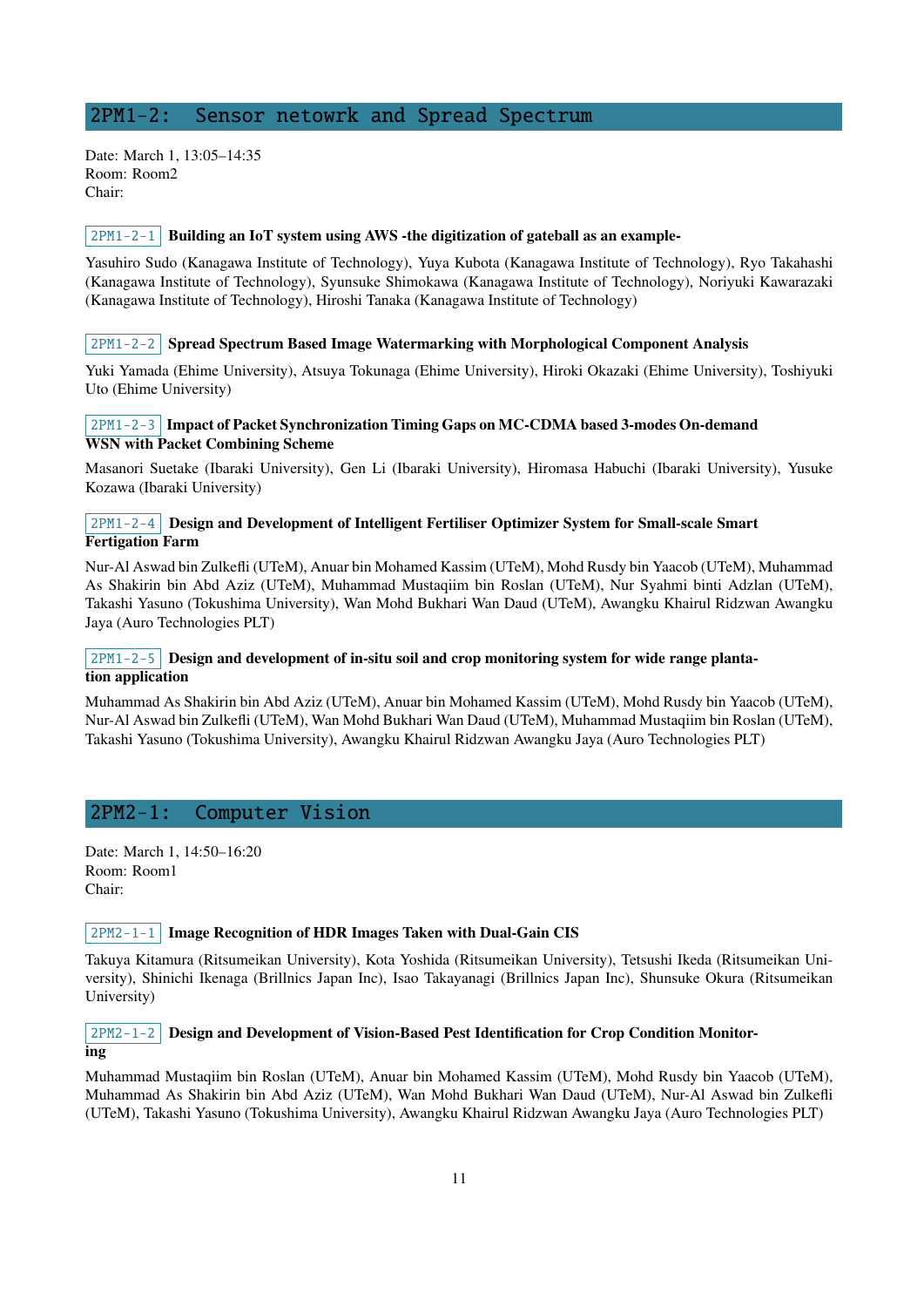#### $2PM2-1-3$  Two-stage filter response normalization network for real image denoising

Yuwen Tai (Saitama University), Sugiura Yosuke (Saitama University), Yasui Nozomiko (Saitama University), Shimamura Tetsuya (Saitama University)

#### $|2PM2-1-4|$  HarDUnet++ for polyp segmentation

Kiet Tuan Do (Nagaoka University of Technology), Yasunori Sugita (Nagaoka University of Technology)

# $2PM2-1-5$  The Effects of Sound Distance Attenuation and Light Intensity on Sound Recovery via Visual Microphone

Toshiaki Sugiura (Shizuoka University), Kohei Kunitate (Shizuoka University), Kaito Sekine (Shizuoka University), Yosuke Tatekura (Shizuoka University)

# <span id="page-11-0"></span>2PM2-2: Speech Processing and Recognition 2

Date: March 1, 14:50–16:20 Room: Room2 Chair:

#### $2PM2-2-1$  Semi-Supervised Learning Using Weakly Labeled Data Generated by GAN in Sound Event **Detection**

Kazuya Ouma (University of Tsukuba), Takeshi Yamada (University of Tsukuba), Shoji Makino (Waseda University)

2PM2-2-2 Blind Source Separation of Moving Sound Sources in Reverberant Indoor Environments

Ting Yu (Waseda University), Tetsuya Ueda (University of Tsukuba), Shoji Makino (Waseda University)

#### $2PM2-2-3$  Feature Mapping of Throat Microphone Considering Speaker Information

Ryoga Murate (Shiuzoka University), Masafumi Nishida (Shiuzoka University), Takashi Tsunakawa (Shiuzoka University), Masafumi Nishimura (Shiuzoka University)

 $2PM2-2-4$  Evaluation of Feedback Methods for Speakers in Speech Rate Converted Conversation

Tamami Mizuta (Tokyo Denki University), Hiroto Saito (Tokyo Denki University)

#### 2PM2-2-5 Replay Attack Detection using MFCC and ResNeWt18 for Automatic Speaker Verification

Anuwat Chaiwongyen (Japan Advanced Institute of Science and Technology), Waree Kongprawechnon (Sirindhorn International Institute of Technology Thammasat University), Jessada Karnjana (National Science and Technology Development Agency), Suradej Suradej (National Science and Technology Development Agency), Masashi Unoki (Japan Advanced Institute of Science and Technology)

# 2PM3-1: Complex Systems

Date: March 1, 16:35–17:47 Room: Room1 Chair:

#### $2PM3-1-1$  Synchronization and Clustering of Chaotic Circuit Networks with Hebbian Rule

Yoko Uwate (Tokushima University), Thomas Ott (ZHAW), Yoshifumi Nishio (Tokushima University)